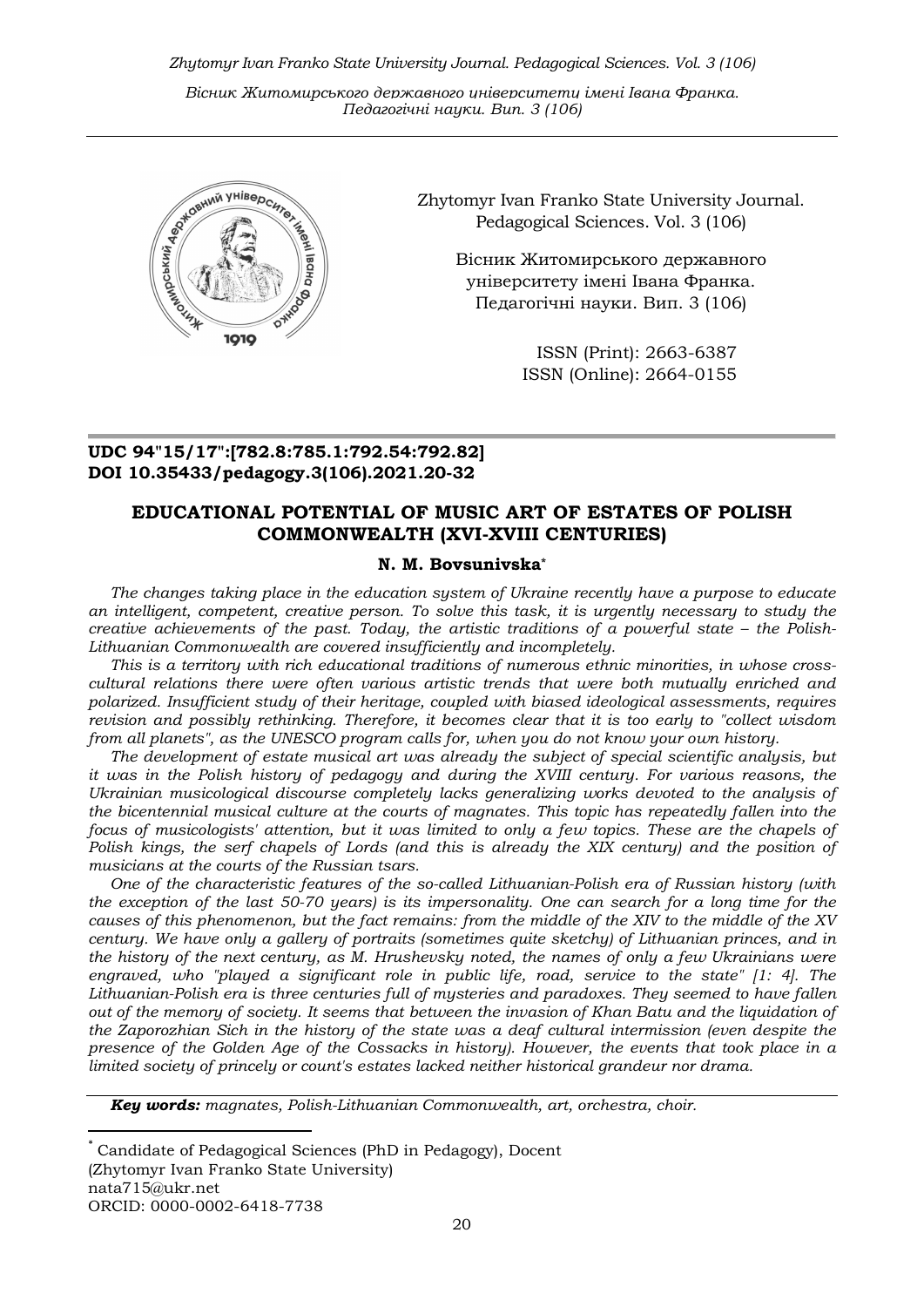# ВИХОВНИЙ ПОТЕНЦІАЛ МАЄТКОВОГО МУЗИЧНОГО МИСТЕЦТВА РЕЧІ ПОСПОЛИТОЇ (XVI–XVIII СТ.)

#### Н. М. Бовсунівська

Зміни, щo вiдбувaютьcя в системі освіти Укрaїнi останнім часом, передбачають виховання освіченої, компетентної, творчої особистості. Для вирішення цього завдання нагально необхідним є вивчення творчих набутків минулого. Сьогодні однією з "білих плям" є недостатнє і неповне висвітлення мистецьких традицій потужної держави – Речі Посполитої.

Це – територія з багатими освітніми традиціями численних етнічних меншин, у міжкультурних відносинах яких часто існували різні художні тенденції, що одночасно взаємозбагачувалися і поляризувалися. Недостатнє вивчення їх спадщини, помножене на упереджені ідеологічні оцінки, потребує перегляду і, можливо, переосмислення. Тому стає зрозуміло, що "збирати мудрість з усіх планет", як закликає програма ЮНЕСКО, коли не знаєш власної історії, зарано.

Розвиток маєткового музичного мистецтва вже був предметом спеціального наукового аналізу, проте в польській історії педагогіки і періоду XVIII ст.. З різних причин в українському музикологічному дискурсі зовсім відсутні узагальнюючі праці присвячені аналізу двохсотлітньої музичної культури при дворах магнатів. Ця тема неодноразово потрапляла до фокусу уваги музикологів, проте обмежувалася лише кількома темами – капели польських королів, кріпосні капели панів (а це вже XIX ст..), становище музикантів при дворах російських царів.

Однією з характерних рис так званої литовсько-польської доби вітчизняної історії (за винятком останніх 50-70-ти років) є її імперсональність. Можна довго дошукуватись причин цього явища, але факт залишається фактом: від середини XIV до середини XV ст. ми маємо хіба що галерею портретів (часом досить ескізних) литовських князів, а в історії наступного століття, як зазначав М. Грушевський, закарбувались імена лише кількох українців, котрі "грали якусь визначну роль у публічному житті, придбали собі широкий розголос хоч би чисто офіційною дорогою, службою державі" [1: 4].

Литовсько-польська доба – це три століття, оповиті туманом, сповнені таємниць, парадоксів. Вони немов випали з пам'яті суспільства. Складається враження, що між навалою хана Батия і ліквідацією Запорізької Січі в історії держави був глухий культурний антракт (навіть незважаючи на наявність Золотої доби Козаччини в історії). Проте подіям, які відбувалися в обмеженому соціумі княжих або графських маєтків, не бракувало ні історичної величі, ні драматизму.

Ключові слова: магнати, Литовсько-Польська держава, мистецтво, оркестр, хор.

Introduction of the issue. Thus, on July 1, the Sejm in Lublin announced the unification of Poland and the Grand Duchy of Lithuania into the state of the Polish-Lithuanian Commonwealth. The electronic Encyclopedia of the Institute of history of Ukraine of the National Academy of Sciences gives the following definition of a social phenomenon: "early modern monarchy, created by combining into a single state Kingdom Of Poland and Grand Duchy of Lithuania. It existed from 1569 to 1795, and in different periods of its existence covered parts of the territory of modern Lithuania, Belarus, Poland, Ukraine, Latvia, Russia,

Moldova, Slovakia, and Estonia. The composition of the population was diverse; ethnic origin: Poles, Rusyns (Ukrainians and Belarusians), Lithuanians, Germans, Tatars, Jews, etc.; religious affiliation – Catholics, Orthodox, Greek Catholics, Lutherans, Calvinists, Muslims, Jews. Society had a traditional division into 3 main social States: gentry, philistine and peasant, among which gentry she occupied a dominant position, concentrating in her hands privileges and power in the country. The political structure of the Polish-Lithuanian Commonwealth was determined by the interaction of 3 main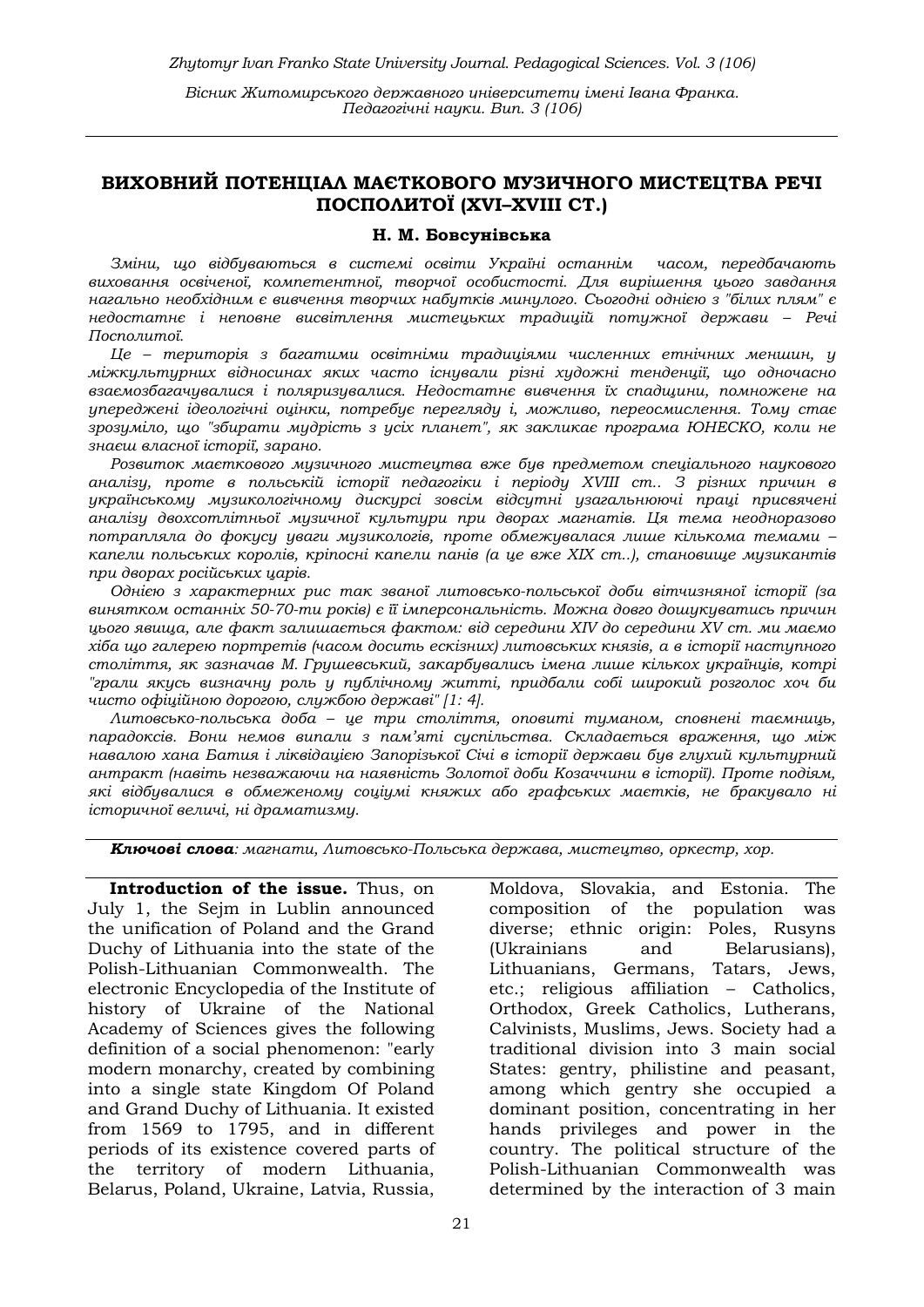branches of government: the king and parliament and local gentry assemblies. The main weakness of the monarch's power in the Polish-Lithuanian commonwealth was his electability: the King could not appoint a successor to the throne or even agitate in his favor" [2].

There are few documents left about the artistic events of the Lithuanian-Polish era. Certain information can be found from the reports of travelers, diplomats or court chroniclers [3].

After the formation of the Polish-Lithuanian Commonwealth, not all of its territory had magnate estates. For example, in Masovia, in the voevodeships: Masovian, Plock and Ravsk, there were several thousand families of ancient hereditary nobility, but not real magnates. People who had only a few villages were voevodes here. Velykopolska already had several truly magnate houses in the east direction to the Carpathians and Russia: in Krakow, Sandomierz, Lublin, Volhynia, Podillia. Researcher of the history of Poland Z. Gloger noted that "There were several dozen magnate houses, which exceeded the area of many German principalities" [4: 71].

In the Ukrainian language, the "Noble" has existed since the XIV century, when, in fact, this social status began to form. Until now, this word means "noble", "refined". To become a nobleman, you did not always need a famous pedigree (although it is very desirable!). Quite often, the nobility was obtained after valor on the battlefield, faithful service to the monarch. Quite often, these two conditions determined the receipt of nobilitation – that is, noble rights and privileges, the family coat of arms. Most of the famous gentry families took surnames from the name of the Centers of their possessions: Ostrogski (Ostrog), Potocki (Potok), as well as Terletski, Kulchitski, Czartoryski... therefore, it is obvious that the main defining feature of belonging to the gentry was the possession of a certain amount of land.

According to historical sources, the peculiarity of the Ukrainian lands in the Grand Duchy of Lithuania (Kiev region, Volyn, Podillia) was that the highest stratum of society here were princes: the most prominent princely families included Ostrogski, Vishnevetski, Zbarazhski, Zaslavski, Chertoriyski, Chetvertinski, Zhevuski (there is a spelling Rzhevuski), Potocki, Lubomirski and others. At the same time, quite often the princes were not fabulously rich, but they were respected in society, and power acquired a sacred meaning [5].

Current state of the issue. In our study, scientific sources and materials were divided into the following groups: historical literature concerning the description of such a social stratum as the gentry (domestic and foreign) and its way of life: L. Voitovych [11], N. Yakovenko [13]; magnate's yards, everyday life, traditions were described by J. Chrościcki [9]. Z. Gloger [4], A. Słaby [10]; works on the history of Ukrainian and foreign art history of relevant topics: I. Kuzminsky [6; 7; 8; 15].

The outline of unresolved issues brought up in the article. For many years, some musicologists in the search results spoke about a certain preference of Polish professional musicians who worked in all major estates of the Polish-Lithuanian Commonwealth. However, newly found archival documents of the XV century indicate that before Ukraine became part of the new state, an organist with a specifically Slavic surname Kuzma was located on the territory (worked in Lutsk) [6]. Researcher I. Kuzmynskyi from Zhytomyr also presented interesting facts about the close relationships of Rusyn musicians in the retinue of princes of the Grand Duchy of Lithuania. In particular, Prince Wladyslaw II Jagiello arrived in Krakow after his coronation in 1385. His courtiers included a gusli performer (this is indicated by the surname Kiwala) [7]. Also at the court worked musicians with unusual names for the Western ear: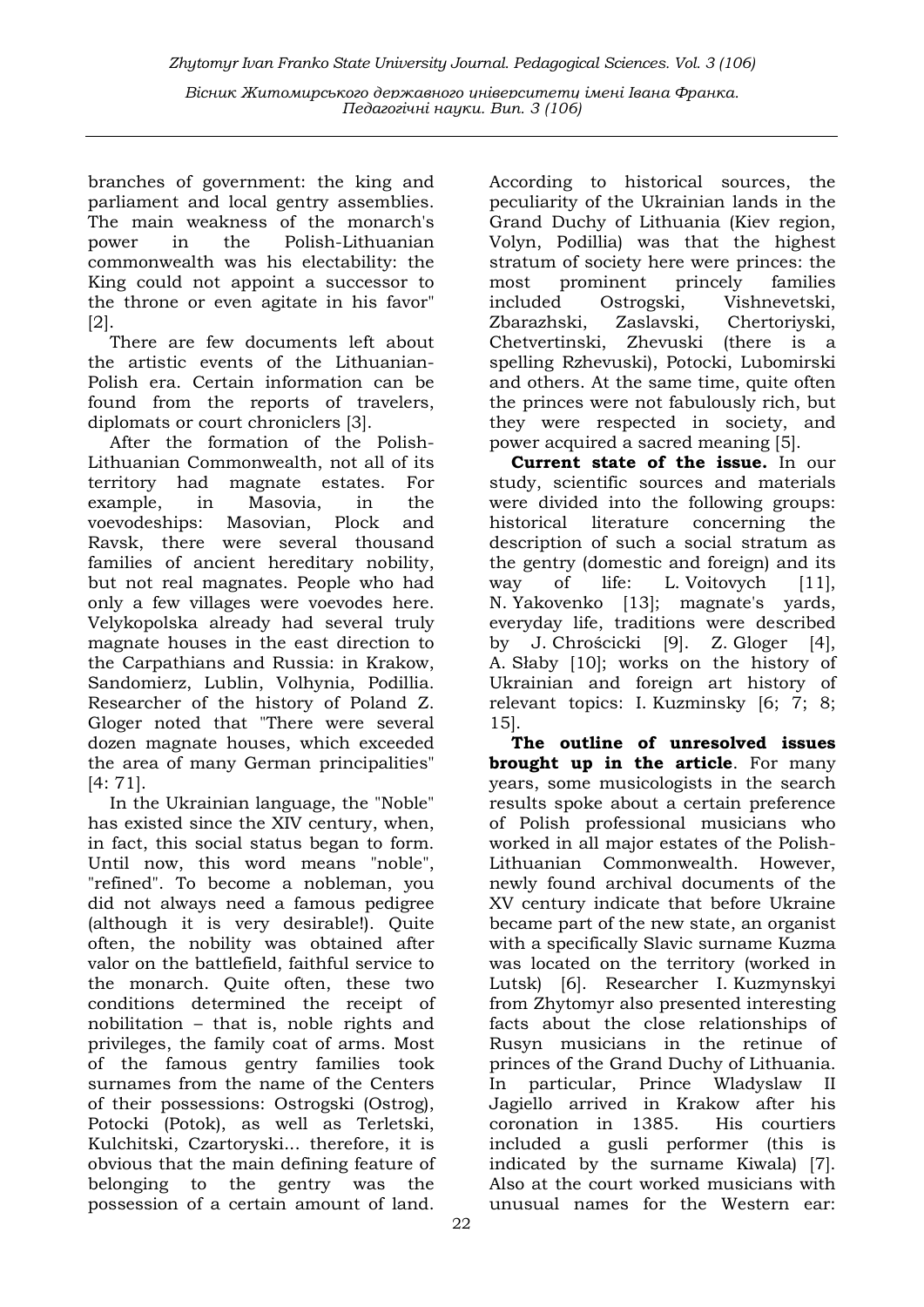"Nespekh", Rusyns (without a name, but simply indicated where he came from – Ruthenus), drummer Rusin Biliava. In the fiscal documents of the early 14th century, The Master of The Royal Chapel, Jan Sledz, and performers on flute, zither, and drum were noted. Further accounts give us the names of citrists Andreik, Lukyan, Stechko, Moskvin, Shujich, Podolyak, Kotorek, Khodka" [Ibidem: 26]. Obviously, in this list there are hints of the place of origin of musicians: Podillia, Muscovy. The artists of the royal chapel were the prototype of the mural on the wall of the chapel of the Holy Trinity. There, the tools are more diverse: lute, cymbals, gudok, drum, horn. Acrobat dancers are also depicted. Jagiello was succeeded by Prince Vytautas. Lutenists, trumpeters and bagpipers came to his wife in 1399. Later, the clavicord was brought personally for Anna, and a master of music named Pasternak arrived from Teutonia. There are many references to Pasternak in the expense book of the capital of the Teutonic Order of Marienburg [8]. It is known that he was the main member of the minstrel ensemble, which was maintained on a permanent basis at the expense of the Grand Master. Pasternak is mentioned several times, along with a "comrade" named Hensel, as a master minstrel. In 1408, it was stated that Pasternak was a fideler, that is, a player on the medieval violin [Ibidem]. By the way, the lady has repeatedly shown her love for art, because even before her husband's Coronation, fistulas and a trumpeter arrived in Vilnius from the Court of Jagiello.

Aim of research. The purpose of the research was to describe the artistic and historical life of the art of the mansions of the magnates of the Polish-Lithuanian Commonwealth. Also, the goal was to identify the main genres of art that were in the palaces and castles of the Polish gentry with further analysis of their significance for modern art pedagogy.

Results and discussion. Despite the property status, the main indicator of nobility (even among impoverished families) was the surname. It was inherited or acquired after marriage. It was this (and money, of course) that distinguished the gentry of the level of magnates (that is, large and not so large landowners) and representatives of the "small" gentry nobility. Note that the difference between small owners was the overcrowding of their families. Often several families of the same family owned one village, which was sometimes divided according to the number of farms. We should add that such families often retained their confessional affiliation and national traditions. Descendants of the Bovsunovski, Vygovski, Kulchitski, Nevmerzhitski, Yavorski, etc. still live in Ovruch and the areas. Often their way of life was not much different from the living conditions of ordinary peasants. They could be in debt, but their noble honor, privileges, and pride in their origins elevated them above all else.

In our work, the author often mentions the word "family" in relation to the description of the history of tycoons. Of course, first of all, the author assumes the meaning of this word as a certain biologically related group of Homo sapiens. Actually, the continuity of magnate families is quite understandable and justified, because the political and economic factor of the family name level was at stake. It is quite natural that the family ties were much stronger than they are now. Sometimes the economic factor became so powerful that it led to tragedies. In other words, it was not the children who sought to take over their parents ' wealth, but on the contrary. Let us recall the story of the White Lady of the Ostrog Academy, who was an ordinary girl Elizabeth (Galshka) Ostrogska, who sought love and was loved. However, her Catholic mother Beata Kosteletska preferred to see her daughter married to a much older Catholic nobleman. As a result of long intrigues, one of the richest princesses in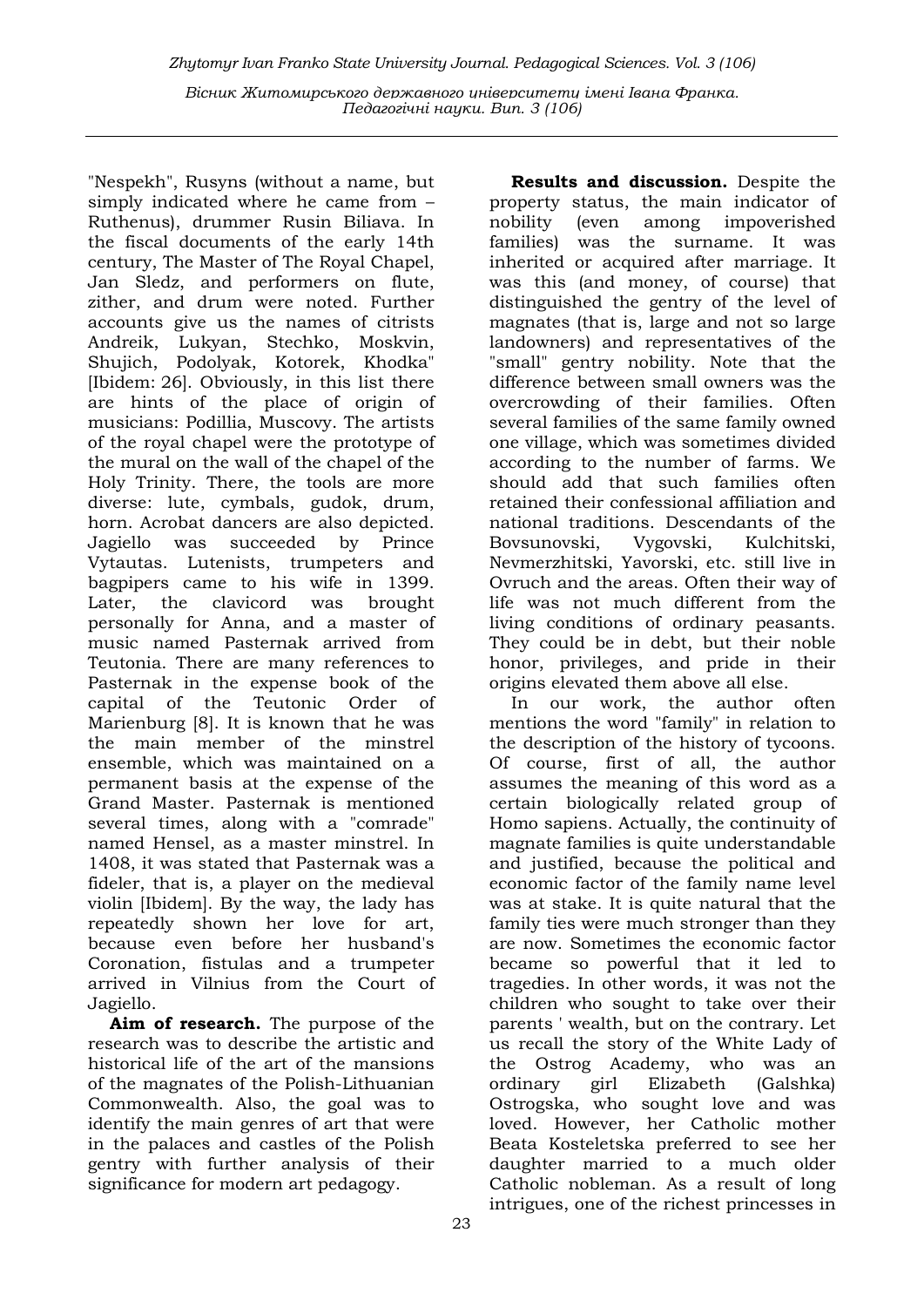Zhytomyr Ivan Franko State University Journal. Рedagogical Sciences. Vol. 3 (106) Вісник Житомирського державного університету імені Івана Франка. Педагогічні науки. Вип. 3 (106)

Europe spent about 14 years in captivity and died at the age of 43.

During the formation and flourishing of the Polish-Lithuanian Commonwealth (XVI-XVIII centuries), this state, of course, was in the area of influence of pan-European cultural changes. Baroque with its thirst for life, changed the musical style of the new state. However, we remind you that Poland is a territory with a great influence of Catholicism in all spheres of life, and therefore the hierarchs of Rome significantly influenced the musical life of the country. It was under their supervision that the tastes of the Polish King Sigismund III Vasa and some secular and ecclesiastical magnates were formed, who were also convinced of the political role of music and its significance in building the image of the ruler and the Church. In particular, close ties with Rome significantly influenced the level and style of music in the Commonwealth, and differentiated it into religious, secular; vocal and instrumental. The first Italian musicians appeared in Poland in 1596. There were as many as 23 of them. They began working under the direction of Luca Marenzio, a musician who was considered by his contemporaries to be one of the creators of the "new music". In the future he will head the famous Royal Chapel of Krakow.

Tycoon courts played a key role in creating cultural and artistic models of education in the country. The scope of these practices and funding depended on the ambitions and personal interests and economic capabilities of the homeowner. This activity was based on various factors: social expectations, patron responsibilities, and ultimately politics. Broad cultural and artistic patronage served as an additional legitimation and presentation of social status. Juliusz Chroscicki called this type of activity "artistic policy", which is confirmed by research on artistic initiatives of magnate families [9]. Such activities contributed to their prestige and built social

court of talented artists (often from European countries) ensured the splendor and modernity of everyday life in all its manifestations, in accordance with the trends of that time. Scientists note two main trends in the development of artistic life: a position of noninterference and energetic (often total control) in all aspects. Polish researcher Agnieszka Slaby highlights in this sense the activities of Princess Elzbieta Sinyavska-Lubomiroska [10]. Contemporaries noted her financial genius, economic efficiency and male way of thinking. In general, even a cursory glance at the "Content" of basic research gives an idea of the bulkiness of a magnate's estate. Its structure: agriculture (crop production, "breeding", forestry); industry (paper, extraction and processing of calamine); tenants; servants and clients of the court; temporary service related to the court, court cases and legal service; courtiers: maids of honor, maids, stables, and lovchi; medical service: doctors, apothecaries; dressing room service (tailors, seamstresses, shoemakers, haptalniki); Cossacks (security); bereitors, mashtalers, grooms; travel assistants; staff for entertainment: in the fresh air, in the chambers; recruitment services; verification service (staff lifestyle, health, thoroughness in work, appearance). There was also an "Old servant" service. This is a kind of nursing home for those who faithfully served their owners, and for some reason did not have a family or means of subsistence. Sometimes it served as a modern hospice. (We remind you that we list the services of the Senyavski-Lubomirski court. Therefore, whether there were such shelters in other estates is still unknown) [Ibidem: 6]. The princess was friendly to the artistic fraternity. However, being friendly did not mean forgiveness. This concerned art (up to the correction of the musical text by the panel) and architecture and construction. Quite often, the patroness,

recognition. And the presence at the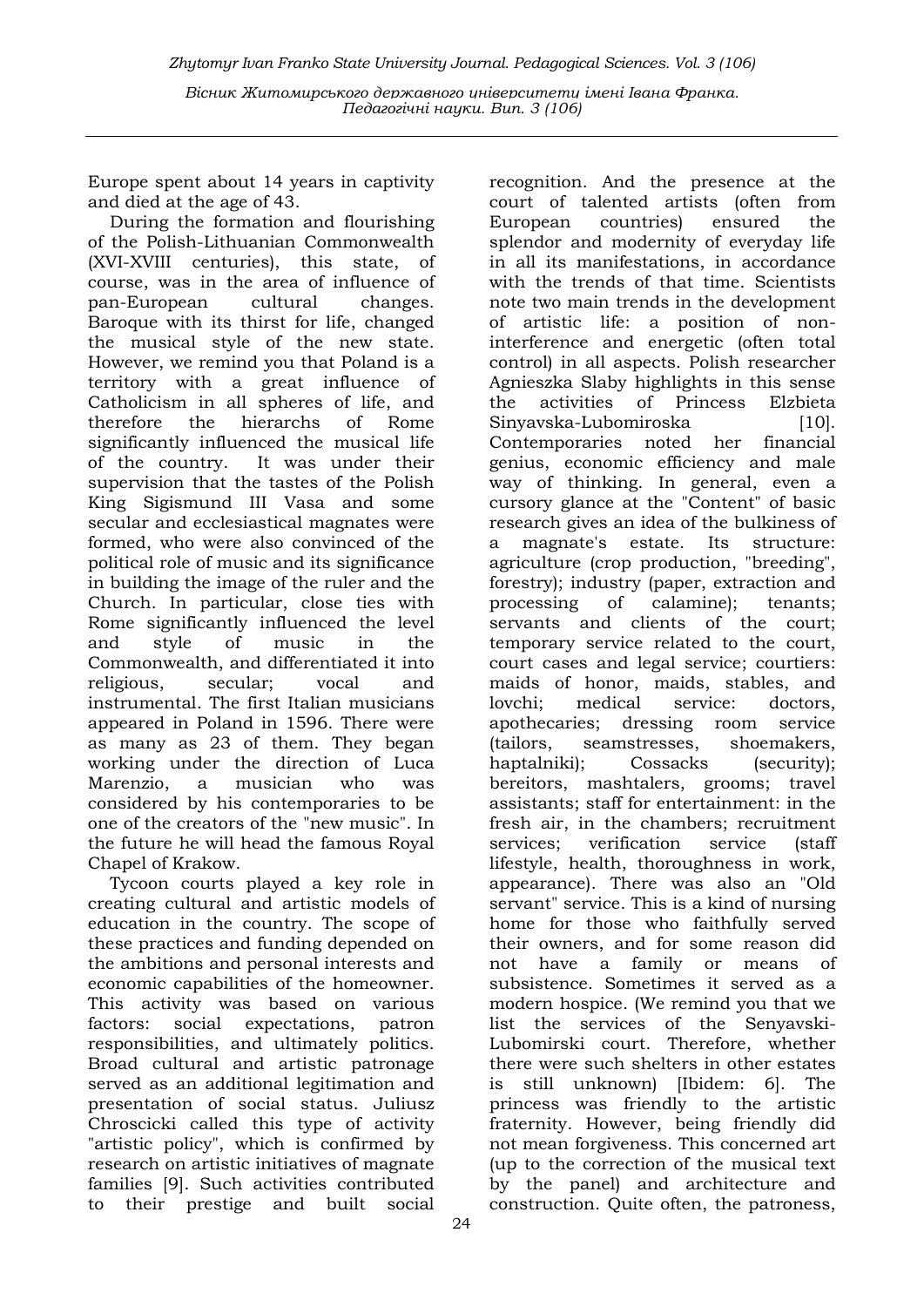before hiring a specialist, wanted to make sure of his professional abilities. This, so to speak, "internship" sometimes lasted a long time. It was also on a free basis. The employment of architect Giovanni Spazzio was a breakthrough in the collaboration of Princess Senyavska-Lubomirskay with artists. The contract was started with sending for a test, and the architect asked the question of payment depending on the assessment of his professional abilities, to which he received a restrained and somewhat vague answer: "I do not want to make any decisions and not determine what to do during the year, I must be satisfied until you pass the skill test..." [Ibidem: 193-194]. After hearing the verification period (about a year), Spazzio was convinced of his abilities, so he replied: "...if you really use my services and are interested in them, ensure payment for the performance of official duties, otherwise you will have to look for luck elsewhere" [Ibidem: 194]. The Princess pretended to be dissatisfied with the first drawings presented to her, but Spazzio explained in a letter: "I study your taste, and I may have the first scratches that were from the haste to satisfy your lordship... if my works are not liked, I send them to charity in klyashtor Krakow as urgent" [Ibidem: 194]. At the request of the future employer regarding the delay in sending drawings to Krakow, he immediately indicated the amount of salary, expected bonuses in the form of additional payments, traditional tips, gifts.... In the end, mutual terms were accepted and the first contract was signed. The collaboration continued until the artist's death in 1726. During his time at the court, Spazzio significantly influenced the formation of the taste of Lubomirska's entourage and the princess herself. All artistic initiatives were focused on the countries of the Habsburg monarchy, since from the moment the artist was hired, Seniavska's environment became a kind of exhibition of baroque artistic achievements.

Some artistic initiatives were also carried out by Elzbieta's husband Adam-Mykolai from Granova Senyavskyi (magnate, statesman of the Polish-Lithuanian Commonwealth, Belz Voevode, Crown Hetman, grand Crown Hetman, Krakow Castellan) [11]. But his participation was much smaller and mainly due to the duties of the Hetman – he focused on modernizing the border fortresses and took care of improving the defense of his own estates. He interfered in the endeavors of artists much less often than Elzhbieta, which can be seen as indirect evidence that he was much less interested in these cases. The couple was reluctant to lend people to each other, which was also due to the attitude of the artists themselves – they refused to work without an agreed contract.

It should be recalled that we study the artistic processes of the Baroque era. It was at this time that interest in various musical forms grew, which led to the popularization of singing, music and dance. First-class entertainment for the then residents of manor houses was balls and feasts organized in a majestic manner during Shrove-tide. They were accompanied by groups of musicians who always existed at well-to-do courts. The number of groups, their level and salary depended on the attitude of the patron, his household. Also, art groups (collectives) were a reflection of the level of wealth, culture, this testified to the owner's experience in modern trends and lifestyle. The owner may or may not like art, but at least a dozen instrumentalists and a few singers should be at court. Prestige demanded it.

 They also often knew their musicians or artists by their first names, all of them: both veterans and newcomers. This attitude did not indicate familiarity or any equality in communication (this could not have happened a priori for various social reasons). For example, the Senyavski-Lubomirski couple grew up in a musical atmosphere, so the band was created in their own yard in a natural way, and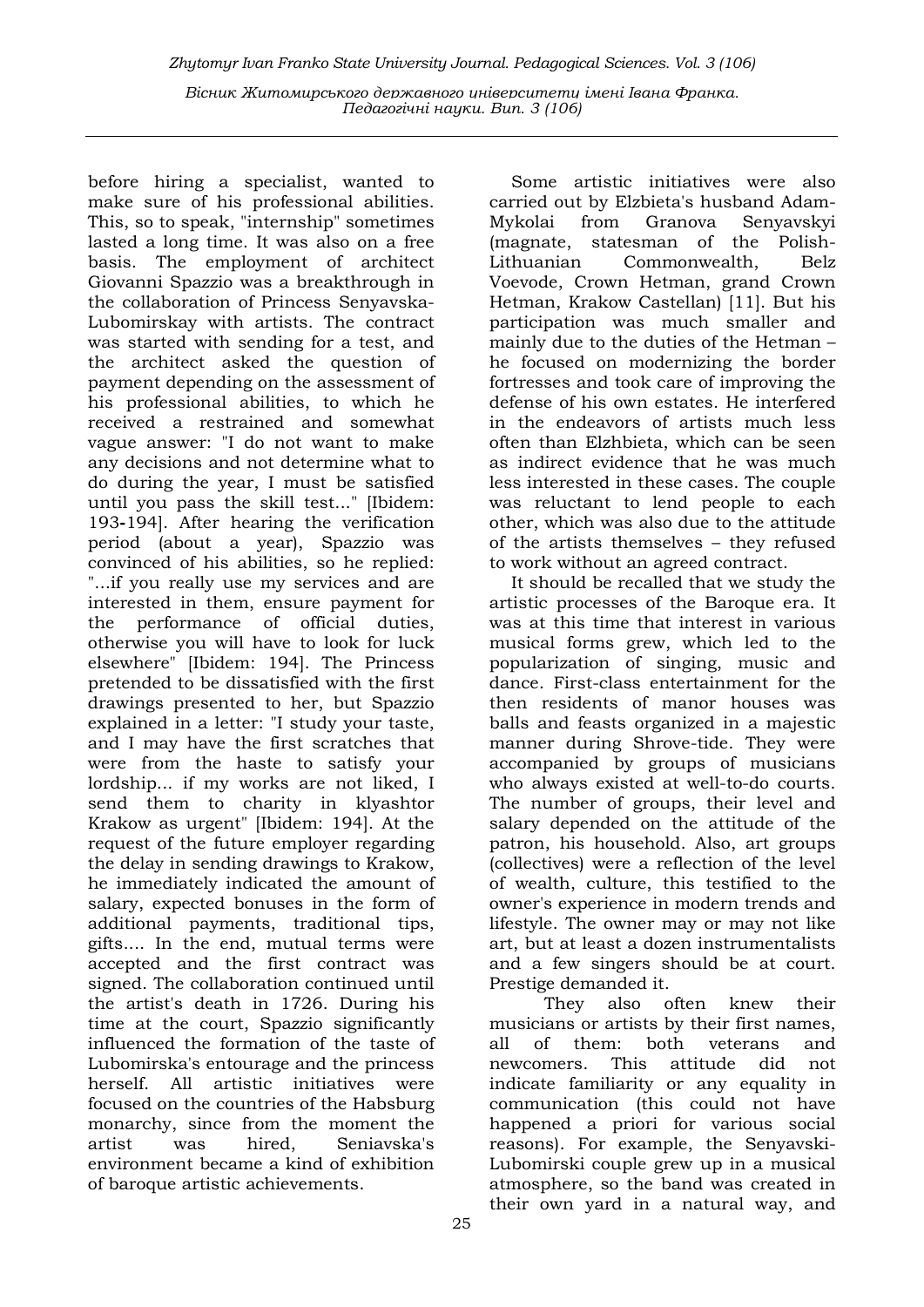Adam Mikolaj made a payment commitment. Such an ensemble has existed on their estate in Brzezany since at least 1684. And it played both in private wards and in the service. The band was led by violinist Belskyi. For the service, he took 20 ZL and a salary, a separate amount for clothing, which was then called color. He served Senyavskyi until at least 1698. Another group, organized at the Senyavskyi court, is known from accounts for 1704. Musicians received a salary of 10 ZL and awards. The group at the Brzezan court functioned with numerous interruptions until 1723. At that time, the band's lineup was changing, and many musicians were hired from abroad [10: 258]. The author of the monograph also presents the facts of continuity in the families of musicians and magnates: this is how we meet the Kozlovski violinists, who worked at the courts of Lubomirski and then Senyavski. It is also known about the arrival of two court trumpeters – Jakub Dabski and Gottfried Grudniewicz [Ibidem: 259]. It should be noted that decent wages, gold-embroidered camisoles did not give artists the right to loaf or rest on their laurels. Of course: they didn't do dirty work. But who said that the profession of a musician is easier than a cook or a builder? Daily independent instrument practice, rehearsals, work at any time of the day, which often lasted dozens of hours... Otherwise, it was impossible to work at the courts of nobles. After all, magnates received the highest state dignitaries, kings. Therefore, the owner could not afford amateurs. And the repertoire should be quite wide and modern (as at that time): from old church latin music (for piety) to modern melodies for balls and feasts. Senyavskyi himself received a musical education and knew the quality of bands in the West, so he undoubtedly aspired to the best musicians. After her husband's death, Senyavska held a small group that had existed since 1724, under the leadership of Stephen of Malawi [Ibidem]. The origins of Polish court

26

musicians were diverse. The surviving sources mention artists of polish and foreign origin belonging to different social levels. The national origin of the musicians was of great importance during the period in question at the royal court, especially during his reign of Zygmunt III Vasa. Gradually, musicians from Italy won more and more high positions. This was due to the gradual process of declining the status of artists, as the fashion for Italian musicians was increasingly spreading in Europe. The reasons for this phenomenon can be understood – because Italian professional music education has ancient and powerful traditions. And its representatives were educated in excellent Italian educational centers.

Despite many Italian musicians who worked at the royal and Magnate courts, sometimes their employers had financial problems and losses. Italian musicians often did not want to go to Poland because of fear of the harsh climate and distance from the Central European cultural centers. Sometimes this was hindered by military operations or epidemics or diseases, as it was in 1625, when the planned arrival of the singers Adriana Basile and her daughter in Poland was prevented by the plague. There were cases when already being on the territory of the Polish-Lithuanian Commonwealth, musicians changed their decision due to ignorance of the Polish language. Also those who worked, as a rule, after a short working time, they left Poland and returned to their homeland or looked for another place of work. There is a well-known story about a castrate singer who, in order to encourage his arrival, received an advance payment from the royal treasury.

At the end of the XVI and in the first decades of the XVII century the process of intensive release of Poles from chapels of various levels has spread. They were mostly elderly musicians with no skills that matched the ruler's ambitions. Polish singers were removed from the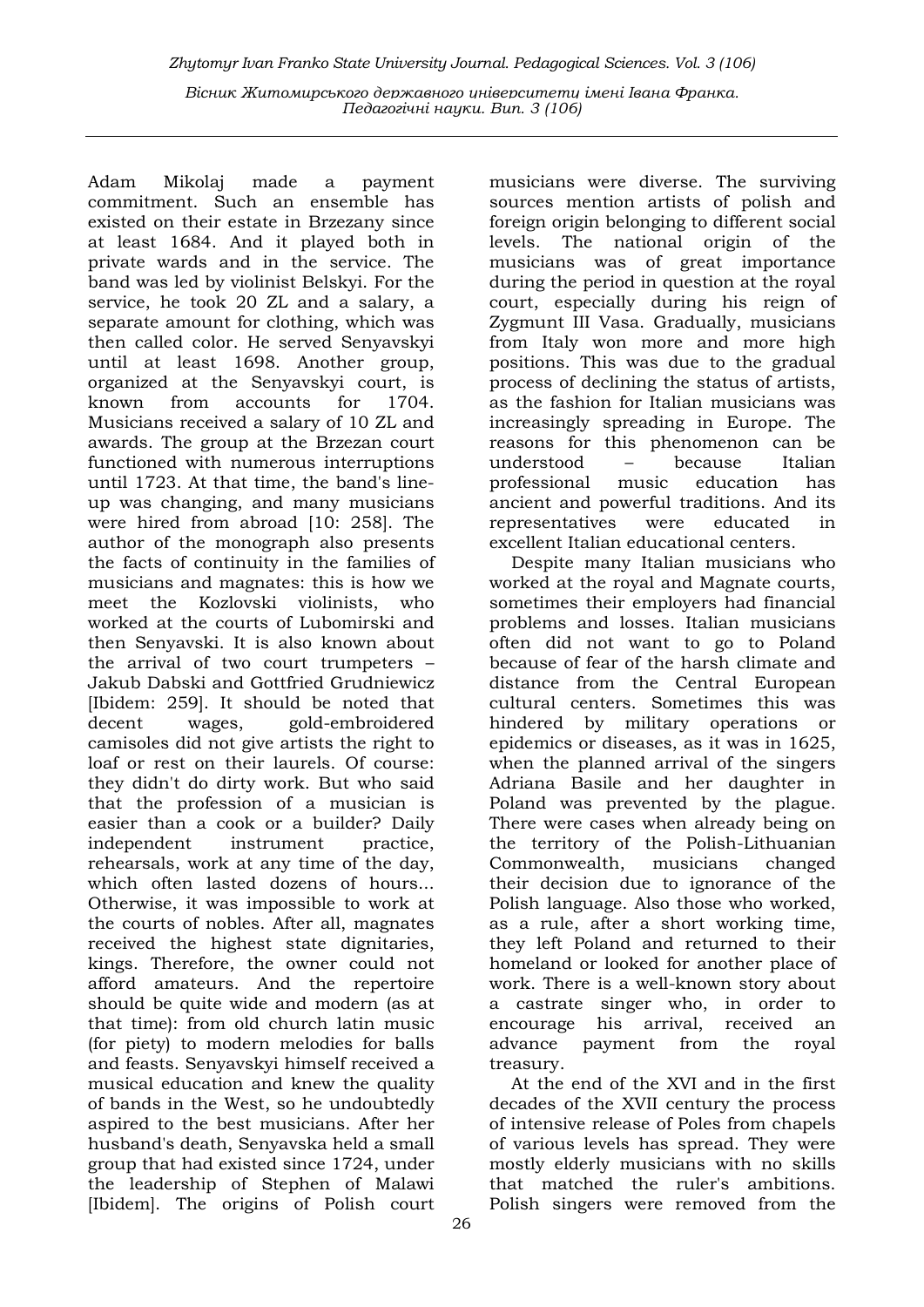ensemble and Italians were taken in their places. The gradual improvement of the status of Polish musicians occurred during the reign of Wladyslaw IV. Italian artists were expensive. There were already enough talented performers (instrumentalists), so later Polish artists were again entrusted with the positions of conductors. Nevertheless, Italian singers (the best in Europe, as it was rightly believed) were popular in magnate Estates: in the Stanislaw Lubomirskyi's vocal group, about half of the band members were Italian. Italian artists also worked actively at the courts of Lev Sapieha and Stanislaw Kostka. Magnates did not spare money for the "Italians", respectively, their earnings were decent, so often foreign artists worked in the Polish-Lithuanian Commonwealth until the end of their lives: Kapellmeister Asprillo Pacelli was in the crown for twenty years before his death. Some musicians were even polonized by marriage, citizenship, or land acquisition. Social background often influenced the position at court: for example, children from lower-class families were often used as dyshkants. Tycoons usually looked for talented children or residents of the city among their subjects, and then paid for their education. One of the most important determinants of the artists musical career was family musical traditions. They were especially important when the parents of musicians enjoyed a high professional position. It is worth noting that musical skills, like any other type of skill, were passed down from generation to generation: significant at the courts of the nobility were the family of the Royal Kapellmeister Simon Yarembskyi (son of Adam Yarembskyi), Kaspar Foerster Jr. (son or nephew of the Kapellmeister in the Church of St. Mary in Gdansk), singer at the royal court or conductor in the Wawel Cathedral Francis Lilius (son of the conductor at the royal court Vincent Lilius). Due to the high status of parents or relatives at the Royal Court, descendants could receive a decent

Kaspar Foerster graduated from the Jesuit Collegium Germanicum and took singing and organ lessons from Giacomo Carissimi. Hardworking, talented, educated young musicians had many chances to get a job in the best musical positions. There is practically no information about the professional musical activities of women. It can be assumed that only men worked in magnate and royal estates at the end of the XVI – XVII centuries. It is known that in musical groups, even high-pitched voice parts were performed by dyshkants or castrates. In addition, the orchestras only accepted men. On the other hand, there are references to women's home music making. Note that during the coronation, there were cases of using female vocals (which was related to the content of the scene). Kings Zygmunt III and Vladislav IV Vasa tried to recruit women to the group of singers. These efforts were in vain. As already mentioned, in 1625, a plague epidemic interrupted the arrival of vocalists Adriana Basile and her daughter. Another (unsuccessful) attempt occurred 13 years later. From the letter of Vladislav IV to Virgilio Puccitelli, who was in Italy, it follows that the King was ready to hire even a woman with not very decent behavior, which will change the way of life. The King's thoughts on Italian singers were probably related to the stereotype of a prostitute singer of the time. The King did not try to hire a Polish singer, probably because there was no such thing in the Polish-Lithuanian Commonwealth at that time. Female opera roles were performed mainly by male castrates. Note that at that time there were many talented amateur women. Especially there were such women among the nobility: Zofia, born Opalinska – wife of Stanislaw Herakliusz Lubomirskyi; also known about the skilled violinist Kristina Potocki, wife of Crown Hetman Felix Kazimierz Potocki; Jadwiga Tarlovna played the lute very well; Anna Zamoyska, born Gninska

education. For example, the young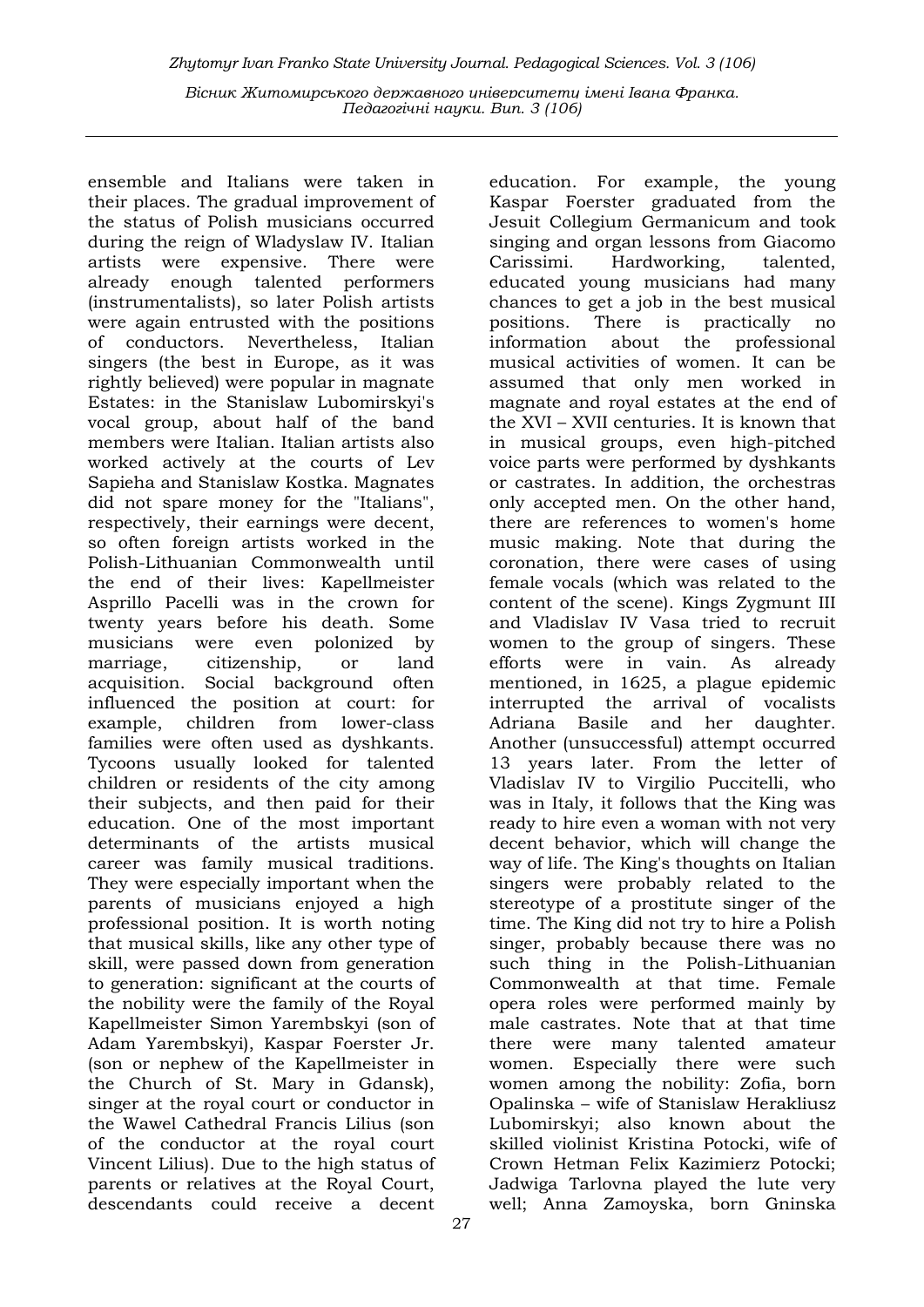(wife of the treasurer of the great Crown Marcin Zamoyskyi) played well; there is also information about the wonderful performances of singer and organist Constance Tsyrenberg (wife of the mayor of Gdansk), who performed for King Wladyslaw IV in Gdansk.

From all of the above, we can state that women, even if they did not work in music on an equal basis with men, were still admitted to music education (for nobles – at home). Magnates had different opinions about the musical activities of male nobles. Some of them thought that music classes were unsuitable for high-born men (suitable for people from lower social strata). And this position was fundamental: Krzysztof II Radziwill, who sent his son Janusz abroad for educational purposes, unequivocally and categorically said that he was against his child going to lute and dance lessons. Because these sciences are unnecessary for a person destined for a political career. But the Rusyn Voivode Jakub Sobieskyi sent his sons Jan and Mark to study with the French, noting in a letter that he did not mind playing the lute (although, as he said, for him this science would be a waste of time). He also suggested that the sons may keep musicians at court in the future, but this requires money, not musical talents. Other magnates, in turn, made sure that their sons had wives who could practice an instrument (mainly a lute) and had singing lessons, taking the Western type of court education as a model. This attitude was professed by the great chancellor Jan Zamoyskyi, whose son Tomas was educated in France. The magnate, Prince Alexander Ostrogskyi-Zaslavskyi, was quite good at playing several instruments. In the inventory of musical instruments from 1630, written after his death, among others, there are cembalo, Alta da gamba, which belonged to the prince.

Consequently, the musical activity of male nobles was situational and did not have a systematic character. The art classes of some noble women were limited to home music making and were

perceived as a hobby. And professional musical activities were carried out by men of lower social origin. Political and economic factors had a big impact on the financial condition of the musicians. Actually, it would be correct to say that musicians depended on the financial situation of their employers, which, depended on the political and economic state of the state. And it was quite often negative: wars, catastrophes, destructive natural phenomena, including plague and epidemics. Sometimes, because of the threat of war, musicians had to move to safer areas or even give up their jobs in search of a new profession. Material problems also affected the royal chapels, especially during the reign of Jan Casimir: new musicians were not hired to replace the deceased musicians, due to the Swedish invasion, the activities of the royal chapel were suspended, and after its restoration, the number of band members was much less than before. According to surviving sources, musicians who worked at the courts usually received a cyclical salary: weekly and quarterly (or every two months, six months, or annually), as well as salaries in non-monetary forms, such as clothing. However, it is possible to notice differences in the financial situation of royal musicians and tycoon artists. According to the royal court decree of 1589, employed musicians were required to be paid in the form of jurgelt (annual salary) and digestible (weekly salary) and in-kind wages (for example, bread, oats, animal skin for clothing). There were probably also gifts and prizes in excess of this amount in various forms (such as land subsidies, tax profits, or leases) that the King occasionally gave to musicians. In fact, outstanding musicians could receive higher salaries than those set out in the regulations, or receive remuneration from outside the treasury.

A cappella artists could also combine musical duties with performing other functions. For example, several Italian artists served as the King's secretaries for correspondence in Italian. However,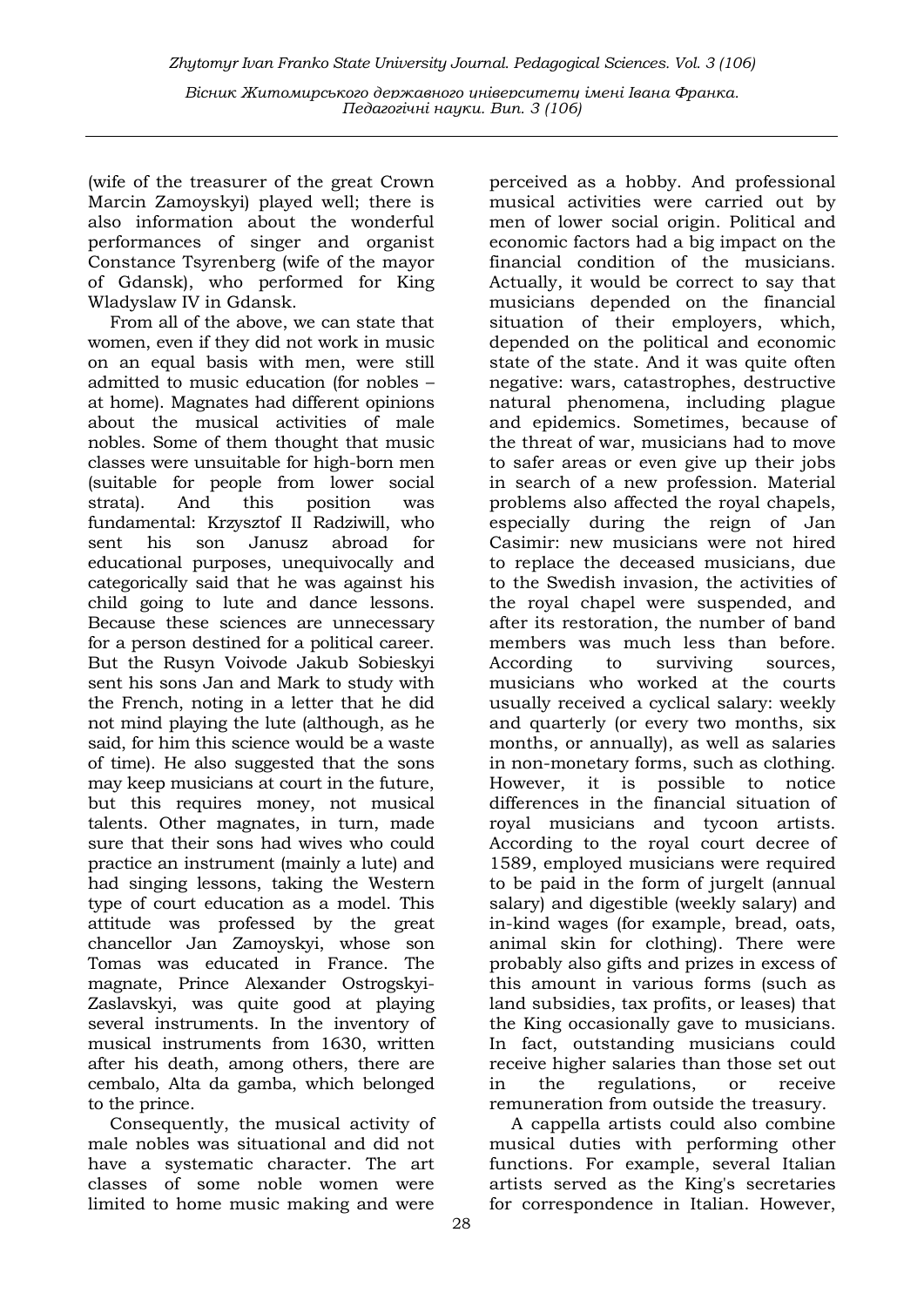some (such as singer Virgilio Pucciteli or Adam Yarembskyi) were royal builders. Note that in the environment there was such a thing as wage arrears: this was a feature of Kings Vladislav IV and Jan, who sometimes owed money to their own musicians. Therefore, sometimes artists who did not receive a salary turned to influential intermediaries. So did Master Bartolomeo Pequiel, asking for the help of Bishop Nikolai Wojciech Gnevos of Kuyavian for ordering tools. So, the status of court musicians in the Polish-Lithuanian commonwealth in the XVI-XVII centuries was determined by many factors, including origin (national, state, family), place of activity or musical specialty. However, we note that due to the difficult economic situation in Poland at that time and the financial problems of employers, even court musicians sometimes received their salaries late. It happened that the royal musicians were owed the rest of their lives. This happened especially during the reign of Jan Casimir [12].

"Rex fit, dux nascitur" ("You become a king, you are born as a prince"): despite the significant number of princely families of the Polish-Lithuanian commonwealth, this title was exclusively hereditary. The history of the Principality of Lithuania and the Polish-Lithuanian Commonwealth knows only two cases of its receipt: by the Radziwill family (1547 from the hands of Holy Roman Emperor Charles V) and the Lubomirskyi family (Emperor Ferdinand III granted it in 1647) [13]. Scientists have identified 4 main groups of princely families: Lithuanian, Rus, "Horde" and unknown origin. Despite its differences, the way of life of their estate was somewhat unified.

Vladyslav Dominik Zaslavskyi-Ostrogskyi was called a "feather" behind his back, because he had a soft, easygoing nature and is depicted in portraits as very plump [14]. In 1640, his musical chapel consisted of 17 musicians and a boy: violinist Jakub, harpist, organist, violist Franciszek Schwab, bass Adam, bass Tomasz, tenor Ulatowski, violist Adam, citrists Stanovsky, Yuretsky, Marcin, violist Kasper, Zalashowski, two new musicians and the head of the chapel Jedj Nosovich lutnist, organist, shiposh, falsetist, etc. Among the musicians were also foreigners – Poles, Germans, as well as French and Italians. In the protection of the prince were military musicians who constantly accompanied him, as a rule, it was dovbysh and 6 shiposh (trumpeters). Note that such a bodyguard is evidence of the high status of the accompanied person.

Fiscal documents have always been an important evidence of public relations. Researcher I. Kuzminskyi testifies that in the expense documents there is information that the prince paid for the work of not only his musicians, but also financed the work of groups or soloists, who were in the service of ecclesiastical or secular dignitaries. The author noted the prince's extraneous expenses also because from such examples we learn about the existence of chapels and individual solo performers of the Polish-Lithuanian Commonwealth (and, in particular, in its ethno-cultural Ukrainian territories: in the Ruthenian, Volyn and Kyiv voevodeships) [15].

All of the above does not fully reflect the state of art in the magnate mansions. However, even on the basis of this information and a small number of sources, several conclusions can be drawn.

Conclusions and research **perspectives.** The author has already stated the fact of great popularity, so, for certain reasons, we did not set out a huge amount of dates and years in the research. However, the presence of specialists from European countries in a far from central geographical region, French or Italian repertoire meant that tycoons followed cultural trends. Patronage of theater groups is prestige, a sign of leading a social and even political life. This is an aesthetic education to some extent. After all, the productions covered a lot of the audience and had an impact on the formation of taste and preferences. This is also an art education, because adults and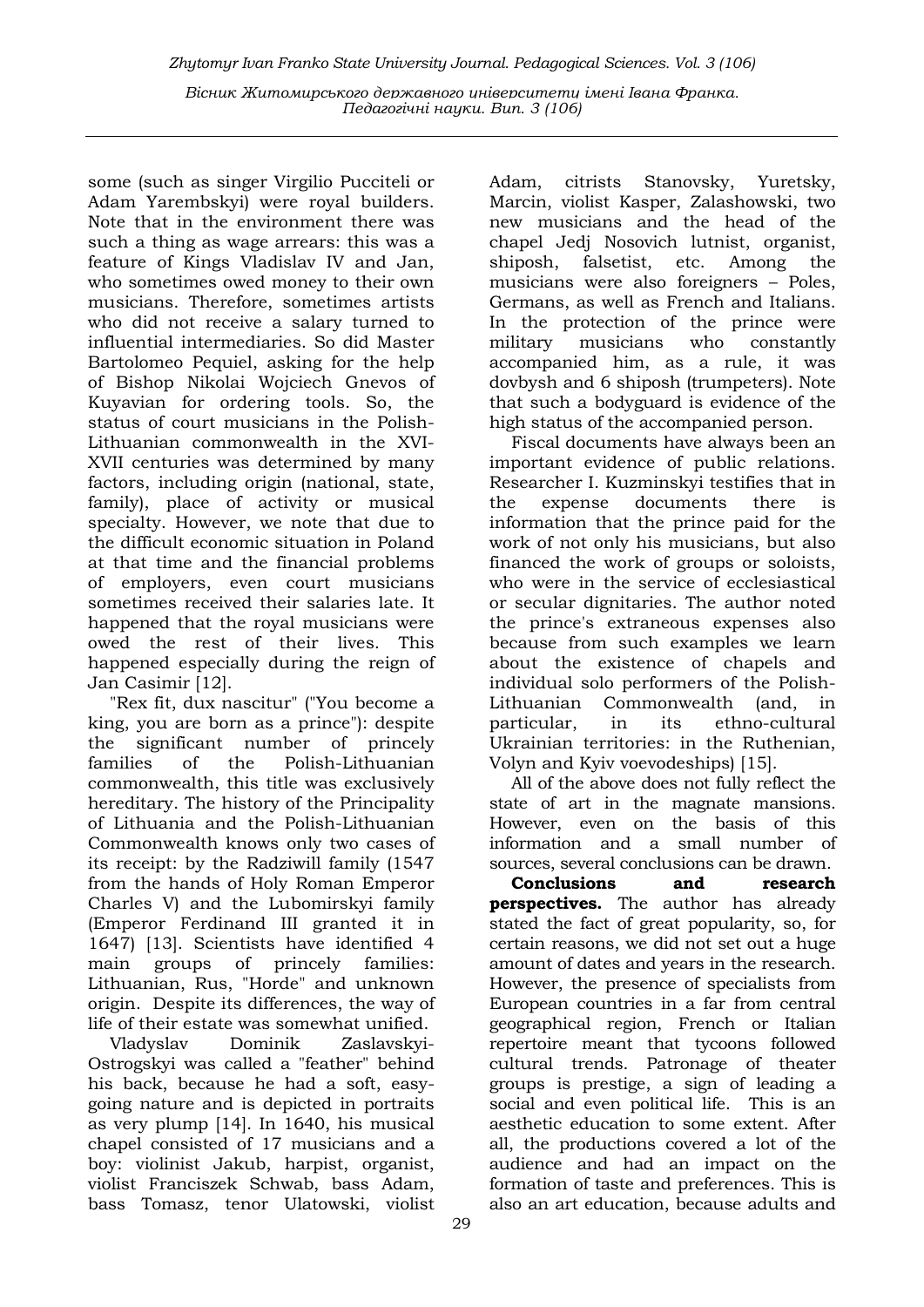children learned music, dance, estate music in previous centuries. Like every phenomenon in society, it had different periods of development. After the partition of Poland in 1793 (and, accordingly, the actual liquidation of the first Polish-Lithuanian Commonwealth), many powerful Polish and polonized Ukrainian magnates were either in disgrace with the Russian tsar, or died in the distant northern regions. It also mattered that the descendants of most of those nobles who really loved music did not share the hobbies of their relatives. Therefore, art was considered as an empty toy, which is not worth spending money on.

The ancient polonized Ukrainian aristocratic families and the newest Polish magnateria for quite a long time were almost the main carriers of the region's art, and their estates became a collection of the best achievements of culture and art. At the same time, the Volyn elite had quite close ties with Western Europe. The manor palaces were full of unique books, paintings by outstanding artists of almost all eras, collections of musical instruments. Since Paris at that time was the main center of Culture and art of the Age of Enlightenment, its latest trends gradually spread through Poland to Volyn. It was thanks to the tycoonscollectors that culture and art were at a fairly decent level and partly became the basis for the formation and development of Russian music pedagogy and performance. (These trends, however, did not exclude the presence on its territory of such a shameful phenomenon as serfdom. As the outstanding Polish film director Jerzy Hoffman said: "The culture of the West came to Ukraine in the Polish kuntush, but with it came serfdom"). In history, we have often seen the expression "musical chapels of the magnate's court". Actually, it can be judged from it that making music, despite the large number of yard servants, the performances of groups at events of various levels (from "lending" artists to other rich people for

performances to the participation of artists in coronations) was homey. However, homey doesn't mean amateur. Summarizing the ways of development of musical life in the Manor Estates, it can be argued that, regardless of the strong national and social oppression, Ukraine at that time acquired a lot of musical experience in various forms and genres.

The study of sources allows us to conclude that during the formation and flourishing of the Polish-Lithuanian Commonwealth in its open spaces, vocal art was not very popular. The documents mention the singers in fragments, noting that they were at the courtyards. We often learn about artists from the description of fun. At the same time, these artists are positioned as solos. The choir is mentioned only in the context of accompanying services in churches or monasteries. However, the activities of instrumental musicians at the courts of magnates are described in the research of many specialists of various profiles: historians, art historians, archivists.

All of the above gives a certain idea of the musical life of a significant territory of our state under a foreign protectorate. And the question arises: how are the artistic processes of the past connected or have an impact on the history of the Ukrainian present, what results or achievements of the work of artists of the Polish-Lithuanian Commonwealth can be used in modern music pedagogy?

The European vector of their activities immediately comes to mind. In the current context of the development of pedagogical science, knowledge of the musical educational traditions of the past will help expand the worldview and increase the level of professional competence of our contemporary. Musical knowledge shapes a person (this was the main idea of Romain Rolland's lectures in Paris at the beginning of the last century). The idea is far from new, but we will take into account the difficult and thorny path of music education in Ukraine. Entire layers of the history of the development of musical art were on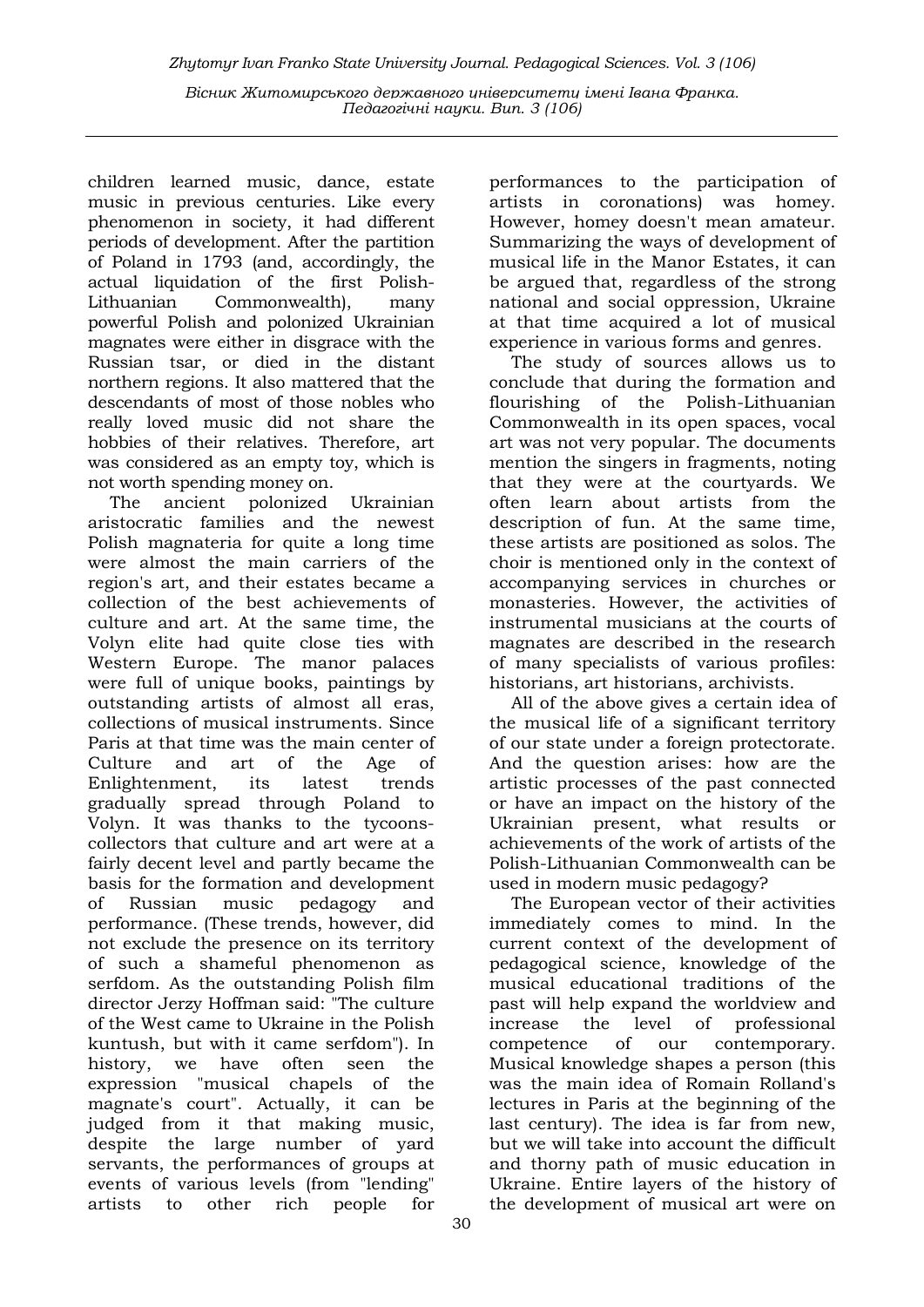Zhytomyr Ivan Franko State University Journal. Рedagogical Sciences. Vol. 3 (106)

Вісник Житомирського державного університету імені Івана Франка. Педагогічні науки. Вип. 3 (106)

the periphery or even were hidden in bottomless archives for hundreds of years. And only the dissertators "milked" these rich chests of knowledge, because at that time "people needed bread, not essays on its canary qualities" [16: 61]).

Turning to the art history of the Lithuanian-Polish state in the context of educating a modern teacher, in addition to educating a high professional (educated in music, history, ethics, aesthetics, philosophy) will help to realize the backbone of the process of intention in society, the integration of ancient educational musical traditions into a modern educational society. Studying the sources of cultural and educational development, multiplied by the constant development of the content component, will allow you to form a competent professional. That is, the information presented in the publication is directly related to the requirements of modern pedagogy. Study of the history of art in Ukraine is an uninterrupted intellectual process that accumulates educational capital. It has various sources, topics, and priority corporate searches, but it successfully replenishes the national and global array of pedagogical science. Ukrainian pedagogy (and music, in particular) requires the study and awareness of its exclusive place in the process of self-identification of the modern and future generation, the so-called Generation Z also for that reason, so about an outstanding culture it wouldn't be written the following: "Countries like Ukraine have two seconds of attention of a global audience and a very small range of topics that is costumed to talk about in these two seconds" [17]. That is why in pedagogy it is more urgent than ever to conduct research on various historical, art historical and pedagogical problems on an interdisciplinary basis with a holistic approach. Then the state will receive an educated person, a patriot and a citizen. And education will receive a highly qualified specialist.

## REFERENCES (TRANSLATED & TRANSLITERATED)

1. Dziuba, O. (1997). Istoriia Ukrainy v osobakh: Lytovsko-Polska doba [History of Ukraine in persons: Lithuanian-Polish period]. Kyiv, 227 [in Ukrainian].

2. Vinnychenko, O.O. Rich Pospolyta. Entsyklopediia istorii Ukrainy. [Commonwealth. Encyclopedia of the History of Ukraine]. Retrieved from http://www.history.org.ua/?termin=Rich \_Pospolyta [in Ukrainian].

3. Sichynskyi, V. (1991). Chuzhyntsi pro Ukrainu [Foreigners about Ukraine]. Lviv, 92 [in Ukrainian].

4. Gloger, Z. (1901). Encyklopedia staropolska ilustrowana (1900-1903) [The Old Polish illustrated Encyclopedia (1900- 1903)]. T. 2, 332. Retrieved from https://polona.pl/item/encyklopedjastaropolska-ilustrowana-t-3-k-

 $p,MTEzNzzNjI/4/$ #info:metadata [in Polish].

5. Khto taka shliakhta i chy ye nashchadky shliakhty sered nas [Who are the nobility and whether there are descendants of the nobility among us]. Retrieved from https://rodovody.com.ua/index.php/uk /ua-articles/28-ua-2013-02-03-09-44- 08-18-khto-taka-shliakhta-i-chy-ienashchadky-shliakhty-sered-nas [in Ukrainian].

6. Kuzminskyi, I., & Bezpalko, V. (2019). Istoriia ukrainskoi muzychnoi kultury seredyny XVI pochatku XVII st. (u svitli aktovykh dzherel Volyni) [History of the Ukrainian musical culture in the middle of the 16th – the beginning of the 17th centuries (in the light of the historical acts of the Volhyn)]: abstrakty dopovidei ta prohrama Mizhnarodnoi naukovoi konferentsii Suspilstva serednovichnoho ta rannoho novoho chasu i yikh tsyvilizatsiina spadshchyna. Kyiv, 66-67. Retrieved from https://cutt.ly/WUERSPl [in Ukrainian].

7. Kuzminskyi, I. (2017). Ruski prydvorni muzykanty polskoho korolia Vladyslava II Yagaila ta Velykykh kniaziv lytovskykh [Kievan Rus court musicians